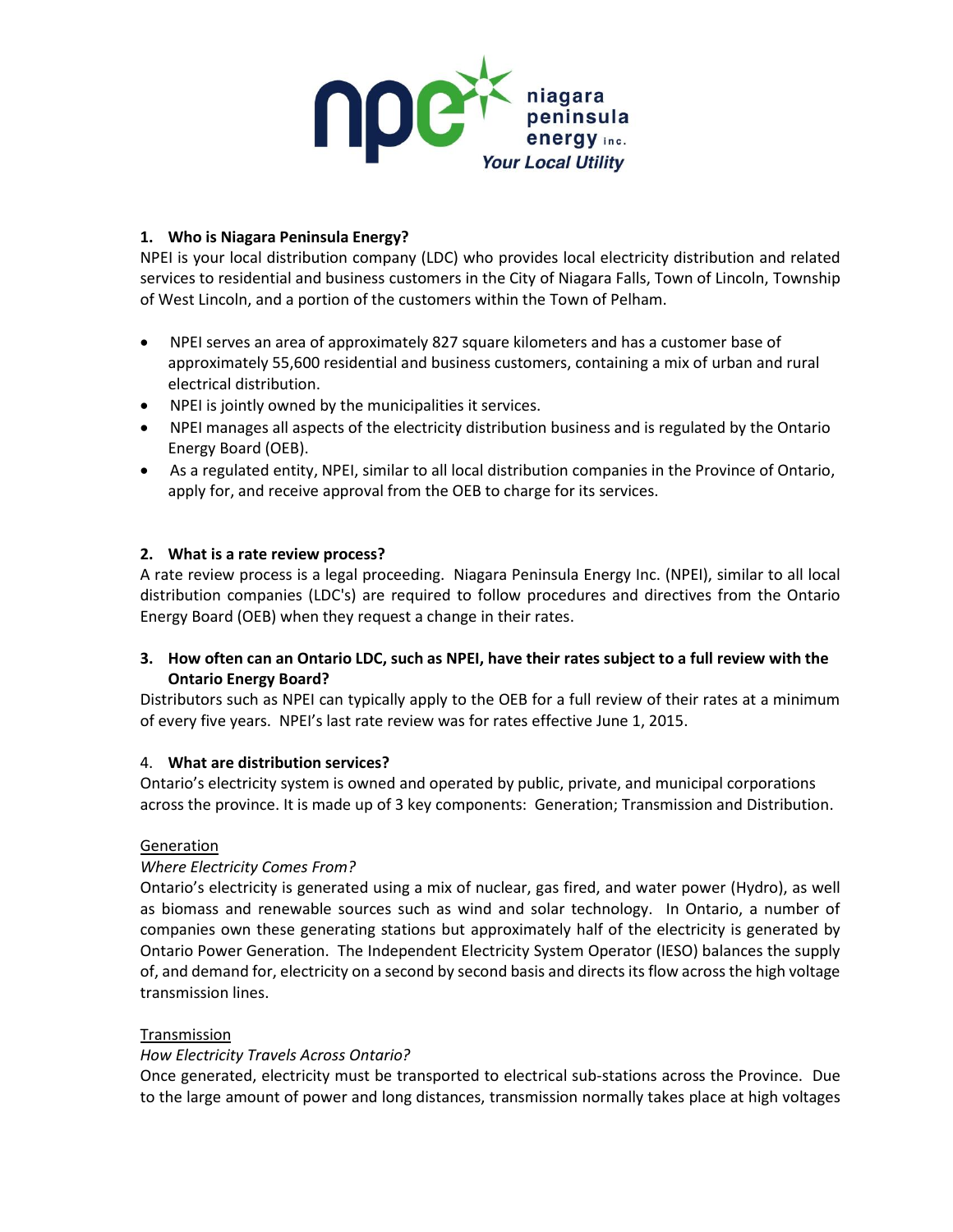with the lines suspended on large, steel towers. The Province has more than 30,000 kilometers of "electricity highway", most of which is owned and operated by Hydro One.

#### Local Distribution

#### *How Electricity is Delivered to the End Consumer?*

NPEI is responsible for the last step of the journey: distributing electricity to customers through its distribution system. NPEI's local distribution system includes 9,577 transformers, 24,822 poles, 2,041 circuit kilometers of primary line, 1,171 circuit kilometers of secondary line, 15 distribution stations and one transformer station, delivering safe and reliable energy from the "electricity highway" to the customer's residence or business in the City of Niagara Falls, the Town of Lincoln, the Township of West Lincoln and a portion of customers in the Town of Pelham.

#### **5. Where will this rate increase appear on my bill?**

As illustrated in the Chart below, the distribution rate increase that NPEI has applied for to the OEB is included in the delivery line of a customer's bill.



\* As of November 1, 2019. Chart is based on total bill amount after applying the Ontario Electricity Rebate.

## **6. How much of my electricity bill goes to Niagara Peninsula Energy?**

- As illustrated in the chart above NPEI retains \$33.11
- Every item and charge on your bill is mandated by the provincial government or regulated by the OEB, the provincial energy regulator.
- While NPEI is responsible for collecting payment for the entire electricity bill, it only retains the distribution portion of the delivery line item charge.
- Distribution rates make up about 19% of a typical residential customer's bill.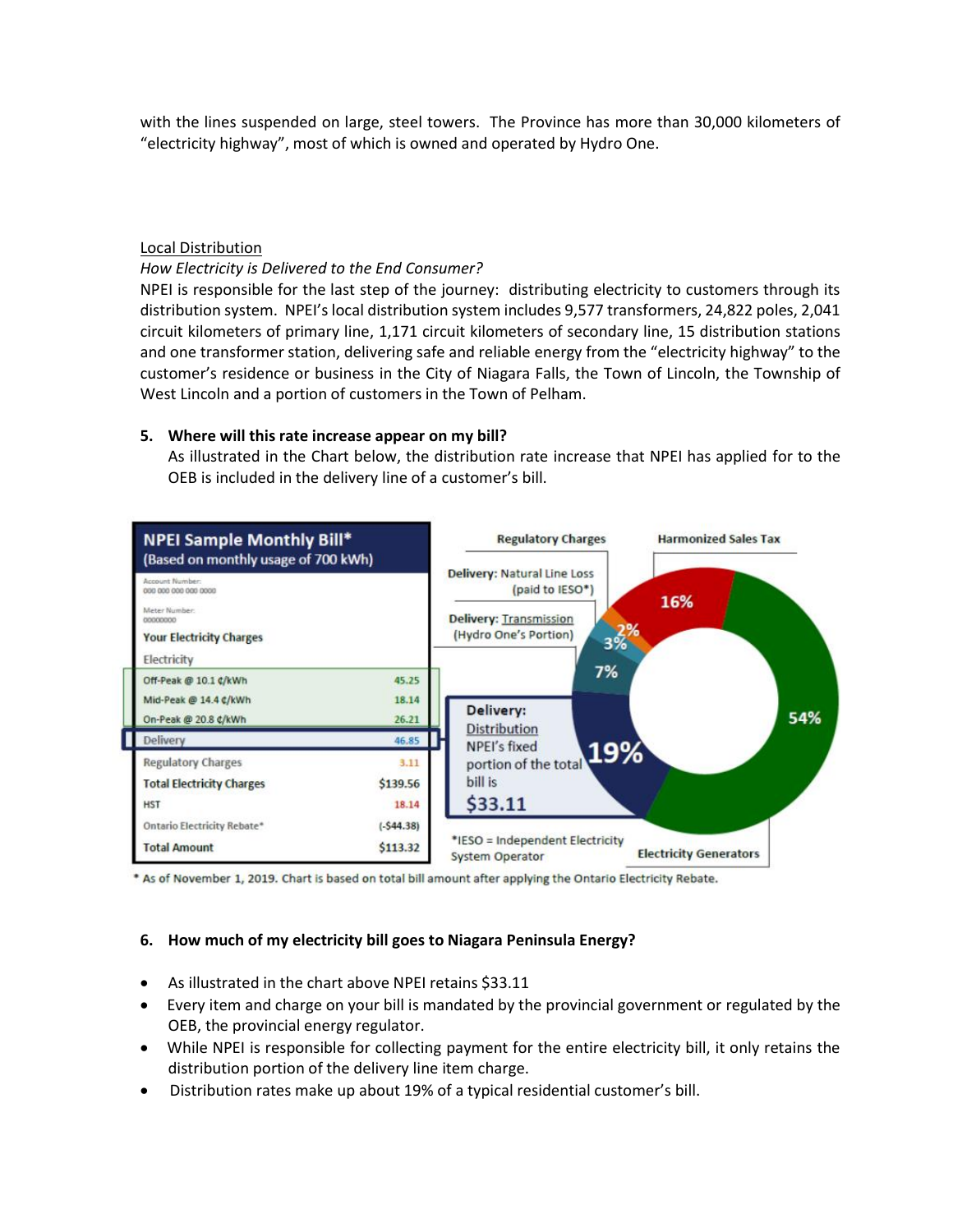- For residential customers, NPEI's portion of the delivery line item on the bill is fixed and does not change based on the amount of electricity used.
- The remainder of your bill is passed onto provincial transmission companies, power generation companies, the government and regulatory agencies.

## **7. What is the total bill impact for a typical residential customer that NPEI has applied for to the OEB?**

The proposed charges relate to NPEI's distribution services. They make up part of the Delivery line, which is one of the line items on your bill. While the proposed change to the distribution charge is \$2.81 per month for a typical residential customer using 750 kWh, the proposed total bill impact is **\$1.53** per month.

8. **Why is the total monthly bill impact of \$1.53 less than the monthly distribution rate increase of \$2.81?**

The total bill impact reflects proposed changes in other bill items such as transmission rates and natural line losses.

#### **9. Will the Time of Use (TOU) rates be impacted by this rate application?**

No, the TOU rates are set by the Ontario Energy Board (OEB) each year effective May 1st & November 1st.

For residential customers, NPEI's distribution portion of the delivery line item on your bill is fixed and does not change based on the amount of electricity a customer uses. The cost of energy consumption by a customer is collected by NPEI and paid to the IESO as a pass through charge and no portion is retained by NPEI.

## **10. Will the new Customer Choice between TOU Rates & Tiered Rates for residential customers be impacted by this rate application?**

No, for residential customers, NPEI's distribution portion of the delivery line item on your bill is fixed and does not change based on the amount of electricity a consumer uses. The cost of energy consumption by a customer is collected by NPEI and paid to the IESO as a pass through charge and no portion is retained by NPEI.

## **11. When will this rate increase be effective?**

NPEI has applied for this rate review process to have an effective date of January 1, 2021. NPEI's last rate review was effective June 1, 2015.

#### **12. Why has NPEI applied to the OEB to increase its electricity distribution rates?**

The rate increase that NPEI has applied for to the OEB, is to ensure that it is financially viable to make necessary investments in new distribution system infrastructure, maintain existing facilities and equipment, continue to provide safe, reliable and quality service to its customers, and to ensure it is compliant with its distribution license. NPEI's objective is to meet this commitment while maintaining fair and reasonable local distribution rates.

#### 13. **How much of NPEI's investment in its distribution services is included in this rate application?**